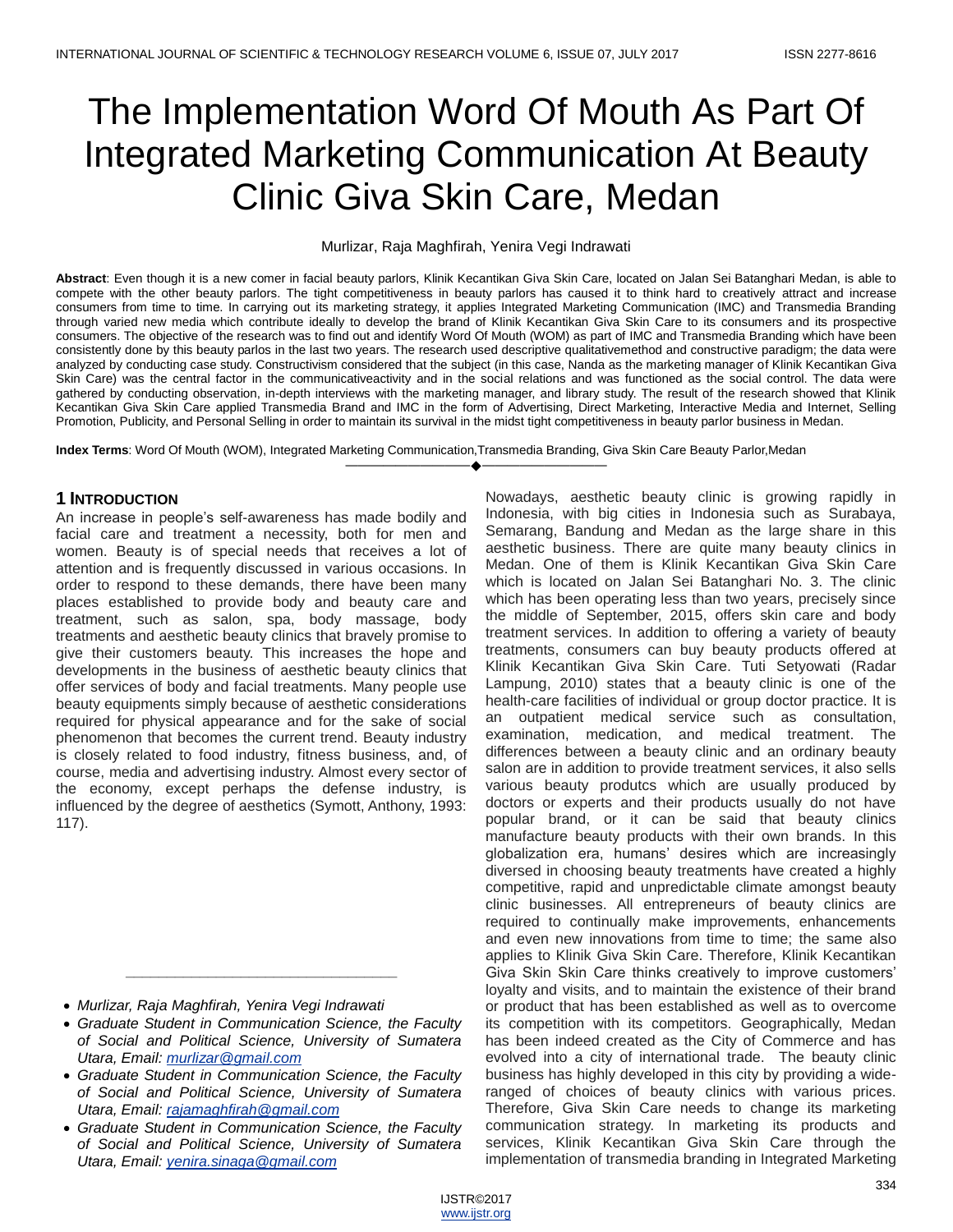Communications (IMC) has proved to give an ideal contribution for building brand meaning of Klinik Kecantikan Giva Skin Care in the midst of customers and prospects. This is the main reason why the researchers is interested in studying the Implementation of Transmedia Branding as Part of Integrated Marketing Communications at Klinik Kecantikan Giva Skin Care Medan.

## **OBJECTIVES OF STUDIES**

- 1. To further analyze the reasons behind the implementation of transmedia branding as part of integrated marketing communication at Klinik Kecantikan Giva Skin Care
- 2. To analyze the integrated marketing communication at Klinik Kecantikan Giva Skin Care.

# **2. RESEARCH SIGNIFICANCE**

## **Theoretical Significance**

- 1. As a contribution to widen the knowledge about the implementation of transmedia branding as part of integrated marketing communication at Klinik Kecantikan Giva Skin Care.
- 2. As a reference for comparison with previous reference and studies for future research on the implementation of transmedia branding as part of integrated marketing communication at Klinik Kecantikan Giva Skin Care.

## **Practical Significance**

- 1. As the medium to gather information on the implementation of transmedia branding as part of integrated marketing communication at Klinik Kecantikan Giva Skin Care.
- 2. As the source of information for business persons who run beauty clinics to gain knowledge of the benefits of the implementation of transmedia branding as part of integrated marketing communication at Klinik Kecantikan Giva Skin Care the way it attracts consumers and improves the number of customers' visits to Klinik Kecantikan Giva Skin Care.

# **THEORETICAL BACKGROUND**

## **TRANSMEDIA BRANDING**

Searls and Weinberger (2001) discovered that the major problem in marketing is "there is no market for your messages", and proposed the understanding that "markets are conversations". Ideal marketing by Searls and Weinberger is when people gather to talk about a brand and message delivered by the marketer is the one that makes the conversation interesting. Meanwhile, it cannot be applied to the f massive marketing. According to Searls, it takes two essential elements to make an ideal marketing, namely conversations and marketing messages as a trigger to build an interesting conversation. The presence of new media in this modern era allows people to interact with one another in a virtual world just like the conversation in the real world. One person can share the information to the others and receives information from other people that they do not even know in the real world. According Tenderich (2014: 10), the demands of the new media can be fulfilled through the implementation of transmedia branding which can provide a new thinking framework in arranging IMC strategy by changing communication into a participatory process that can bring the brand come alive through a narration. Being supported by the

presence of new media in the world of marketing communications, transmedia branding practices are able to realize the limitations of the mass media and to use consumers to solve these problems. The main principle of transmedia branding practices is: "rather than Bombard audience with unwanted and redundant brandmessages, engage audiences in compelling conversations" (Tenderich, 2014: 18). Transmedia Branding is built on three main elements; namely, narration, participation and brand which is explained as follows:

- **Narration** is the element that provides the most significant difference between the transmedia branding and traditional marketing. According to Tenderich (2014: 22- 23), "People appear to be innately interested in stories. High-quality stories can be created and shared by almost anyone, quickly and broadly. "The practice of transmedia branding seeks to develop a narration that is able to make potential customers interested in the content of the story so that he/she contributes to the process of the creation and dissemination of the story.
- **Participation.** Feng (2014: 36) said, "the narration provides reasons for the audience 'to care'". When people are interested in a narration, they will follow it and find a way to participate in it. Through transmedia branding, new media users can participate to their whims and only to the content that they find interesting. Furthermore, Feng (2014: 36) discovered that through participation, transmedia branding can change the "necessary evil" advertising practices in traditional marketing into a "precious treasure". The process of effective participation in transmedia branding practices depends on culture and community.
- **Brand.** It becomes a basic component in the practice of Transmedia Branding. Without a brand, a good story will end up with just being a story. Brand serves as an effort to achieve success in the marketplace. The thing that distinguishes a brand in the practice of Transmedia Branding is the one main protagonist in the story. The emergence of new media as one of the technological development products has moved the tools of marketing communication strategy into the hands of the consumers. The presence of new media no longer makes consumers as the passive spectators, but as the media users. New Media allows consumers approach advertising or other marketing communications strategy as an invitation to participate.

# **INTEGRATED MARKETING COMMUNICATION**

## **Marketing Communication**

Boyd defines marketing as "A social process involving important activities that allow individuals and companies to get what they need and want through an exchange with others and to develop relations of exchange" (Boyd, 2000: 4). Shimp (2003: 106) mentions that the marketing communications strategy is directed to achieving the following objectives; (1) generating a desire for a category of product, (2) creating awareness of a brand (brand awareness), (3) encouraging a positive attitude toward the product and affects intentions (intentions), (4) facilitating the purchase.

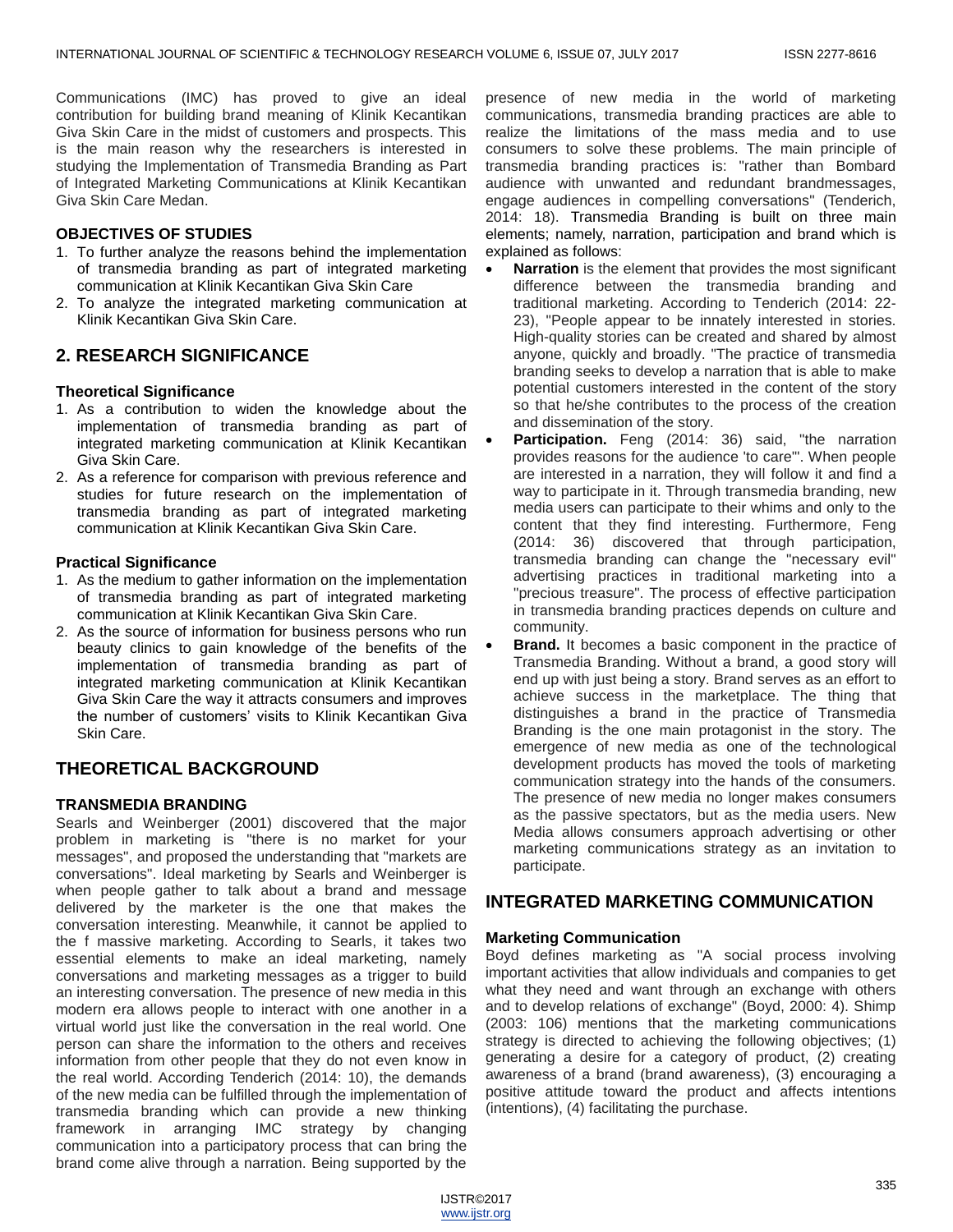#### **Integrated Marketing Communication**

Shim (2001: 23) states that the IMC is "the process of development and implementation of various forms of persuasive communication programs to customers and prospective customers on an ongoing basis". The objective of IMC is to influence or give direct effect to the behavior of its target audience. IMC considers all sources that can connect customers or prospective customers with a product or service from a brand or a company, a potential line to convey the message in the future.

## **Brand**

Kotler (2002) assesses the brand as a promise to consistently deliver the seller a set of nature, benefits, and specific services to the buyer. According to marketers, brands can deliver four levels of meaning, namely:

- 1. Attribute, i.e. the brand that will increase the number of consumers in particular attributes.
- 2. Benefits, that is when a customer does not purchase the attribute, but its functional and emotional benefits.
- 3. Value, i.e. brand reflects something about customers' values. A brand marketer must be familiar with specific customer groups whose values fit the benefits offered by the brand. This buyer group is the market target of the brand.
- 4. Personality, in which brand becomes more attractive to the customers if it fits their personality or self images.

#### **Word of Mouth (WOM) Marketing**

Word of Mouth (WOM) Marketing is a form of marketing where consumers take control and participate as marketers to influence and accelerate marketing messages. Hasan (2010). Word of Mouth Marketing is the oldest form of advertising, where people who provide information and make honest recommendations to others about brands, products or services and services. Word of Mouth Marketing is primarily driven by "influencers", from people who have successfully used products and services that are naturally inspired to speak positively both online and offline. Word of Mouth Marketing occurs when a marketer launches a campaign to influence and accelerate Word Of Mouth marketing organically.

# **3. RESEARCH METHOD**

## **3.1. Research Approach**

The method used in this research is descriptive qualitative. Descriptive qualitative research design is intended to understand the phenomenon of what is experienced by the research subjects including behaviors, motivations, actions and others in a whole. It explains in a descriptive way, in the form of words and language, in a specific context naturally by utilizing natural methods. (Moleong, 2005: 6). This is a descriptive research. Descriptive research presents a detailed description of s special situation, social setting, or relationships (Silalahi, 2010: 27). Descriptive research with qualitative approach seeks to describe and summarize a variety of conditions, situations, and phenomenon of social reality in the society as the research object and aims to attract that reality to the surface as a trait, character, nature, model, symbol, or a description of a condition, situation, or a certain phenomenon. That is why a descriptive research focuses on observations and natural atmosphere (natural setting) in which researchers acts as the observer. The data collected in a descriptive

research aim to describe in detail, relatively, and accurately the topics rose. Thus, any data collection activity obtained from relevant informant are credible sources; namely, Nanda as Manager Marketing Giva Beauty Clinic Skin Care. The objective of the use of descriptive qualitative method is because this research seeks to describe the characteristics of the implementation of transmedia branding and integrated marketing communications through new media.

## **3.2. Data Collection Technique**

This study requires interviews to help the process of data collection. The data of the research were collected through indepth interviews with an informant. Malhotra (2007) defines indepth interviews as personal, direct, and unstructured interviews. Each informant is interviewed to find out the motivations, beliefs, attitudes and basic feelings on the topic submitted by the interviewer. In this study, the researchers conducted interviews twice. In the first interview, investigators will propose research questions associated with the objectives of the research. In order to obtain the desired depth level, the second interview was conducted by the researchers to ensure that what has been presented by the informant at the first interview fit or whether there was any addition/omission from what has been delivered informant in the first interview. The third interview is optional, if there are ambiguities the two interviews or there are things that need to be clarified by the researchers to the informant.

## **3.3. Data Analysis Technique**

Analysis of the data by Bogdan and Biklen (1998) suggest qualitative data analysis coding techniques to locate and process a variety of data from interviews, field observations, and library researchers to report the research findings. In line with this, Poerwandari (2007) stated that coding is intended to organize and systematize the complete and detailed data so that the data can bring up an overview of the topic. Thus, in turn, the researchers will discover the meaning of the data collected. Therefore, the steps taken in the data analysis process of this research were:

- Making verbatim or data transcript from the interview results.
- Coding data transcript.
- making categorization according to the given codes.
- Making descriptive analysis.
- Making data interpretation analysis.
- Making comparison inter research subjects.

Data validity test done in this research included credibility, tranferability,dependability, and confirmability tests. In order to make the data in a qualitative research liable as a scientific research, a data validity test needs to be conducted. McDury (Colaborative Group Analysis of Data, 1999) as quoted by Moleong (2007:248), states that the analysis steps of qualitative data are as follows:

- a) Reading/analyzing data, putting marks on keywords and notions in the data
- b) Studying these keywords, in order to find the themes in the data
- c) Labeling the "model" found
- d) Coding what have been done.

Data analysis was started by conducting interviews with the key informant, someone who really understands and knows the situation of the research object. After conducting

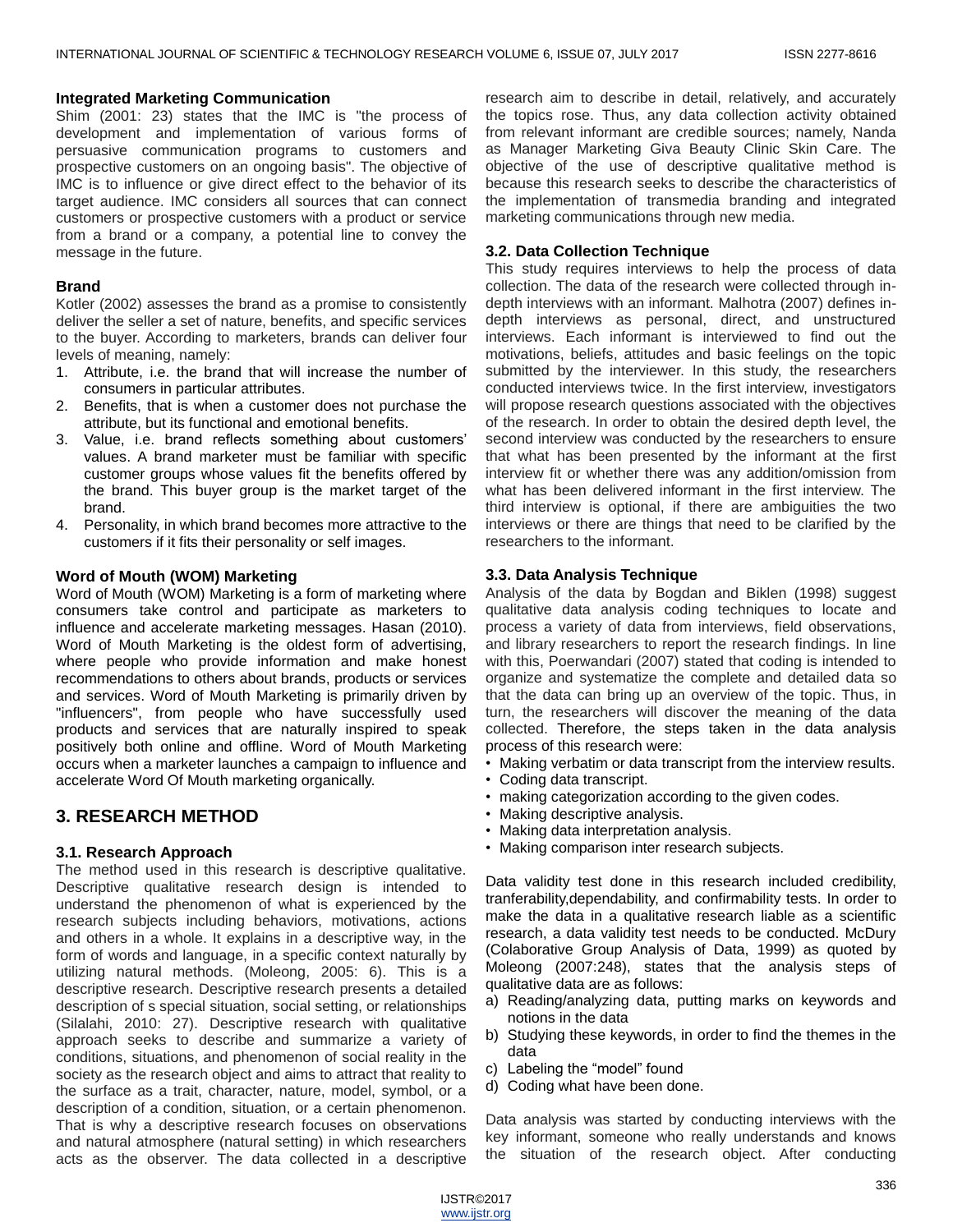interviews, data analysis started to create the interview transcript, by playing back the interviews recordings, listening to it thoroughly, and then writing the words heard in accordance with what has been recorded. Having written the interview transcript, the researchers reread it carefully for data reduction. They made data reduction by making abstractions, which retrieved and recorded useful information in the research context or ignored unnecessary words so that there were only main ideas of the sentences, but the language should be in accordance with the language of the informant.

## **3.4. Research Paradigm**

The paradigm used in this study is the constructivist paradigm. Social constructivist paradigm views science as a systematic analysis of meaningful social actions through direct and detailed observations on the relevant social behavior in creating, maintaining, and managing their social world. According to Patton, constructivist researchers study a variety of reality constructed by individuals and its implications for their lives with the others in a constructivist, each individual has a unique variety of experiences. Constructivist paradigm examines how humans construct reality (Patton. 2002: 132). This paradigm states that the basis to explain about life is not considered a science in positivistic framework, but rather a common sense. This paradigm uses an inductive approach, from specific to general and from concrete to abstract. It is an ideological science because it discovers the reality represented in symbols through descriptive forms. The researchers used constructivist paradigm to understand the meaning and interpretation of an event, experience, and personal depicted in integrated marketing communications campaign. In addition, the reseacher wanted to see the implementation of transmedia branding as part of an integrated marketing communications Giva Beauty Skin Care Clinic.

# **4. RESULTS AND DISCUSSIONS**

## **4.1. RESULTS**

Klinik Kecantikan Giva Skin Clinic Care has implemented integrated marketing communications (IMC) in its promotional activities. According to the Marketing Manager, Nanda, it is done to retain their customers and also to increase the prospective customers. According to her, retaining customers is not easy; especially in the beauty clinic business which rapidly develops that brings innovations and new products at affordable prices to the society. From the interviews with informants, the Marketing Manager Nanda, in Giva Skin Care, and based on the information from customers who have used services in Giva Skin Care, the consumers know about and obtain the information of services of a beauty clinic from their family and colleagues. Besides, the presence of new media such as social media also contributed to increase the visits to Giva Skin Care. Nanda mentioned some social media that provide information about Klinik Kecantikan Giva Skin Care such as Facebook and Instagram. As for the customers, Giva Skin Care which has been established since mid- September in 2015 has already had up to 600 customers both women and men from age range between 22-50 years. During approximately the last two years, the average consumers who visit Giva Skin Care are their regular customers. In making profit from Giva Skin Care, the beauty experts dr. Gomgom Butar butar, who is also the husband of Nanda, implements

communication concept of Word of Mouth (Wom) which is part of an integrated marketing communication strategy used at Giva Skin Care. In performing treatments for consumers, dr. Gomgom Butar butar firstly has his patients consult about a complaint, or provides an overview of treatment products manufactured by Giva Skin Care that fit the complaint or treatment desired by consumers. After that, Dr. Gomgom Butar butar also asks for their response or impressions after receiving the treatments at Giva Skin Care. The consumers usually answer directly their impressions to the experts at Giva Skin Care. In addition, there are also some comments about the consumers' impression posted on Facebook or Instragram pages. Konsumen biasanya langsung memberikan jawaban atas kesan kepada tenaga ahli Giva Skin Care, selain itu ada juga yang memberikan ulasan kesan di media sosial Facebook dan Instagram.

## **4.2. DISCUSSIONS**

Most beauty clinics offer services merely by satisfactory services for customers. This business should be oriented on customer satisfaction in order to win the competition through the quality products and services at competitive prices. It indirectly disseminates this business by word of mouth communications. Klinik Kecantikan Giva Skin Care also uses the innovation of word of mouth communications to consumers, so that consumers can recommend Klinik Kecantikan Giva Skin Care to their nearest persons and their colleagues. Everyone uses word of mouth communications because they want to share ideas, opinions and information. Although the products and services they use and feel brings good or bad influence, it is very reasonable to talk about it to others, sometimes through word of mouth communication we can find honest information about a product and services. Word of mouth marketing communications is an activity that can spread publicity, excitement and information to consumers. In general, word of mouth communications on Klinik Kecantikan Giva Skin Care will be effective if it is supported with real experience, without brand or product engineering. Therefore, today word of mouth communications can be used as the main means of marketing activities by Giva Skin Care to increase their sales. In accordance with the theory proposed by Searls and Weinberr (2001) who discovered that the major problem in marketing is "there is no market for your messages", and proposed the understanding that "markets are conversations". Ideal marketing by Searls and Weinberger is when people gather to talk about a brand and message delivered by the marketer is the one that makes the conversation interesting. Meanwhile, it cannot be applied to the f massive marketing. According to Searls, it takes two essential elements to make an ideal marketing, i.e. Klinik Kecantikan Giva Skin Care provides an opportunity for consumers to be able to give impressions after receiving treatment from Klinik Kecantikan Giva Skin Care as a trigger to build an interesting conversation. The presence of new media in this modern era allows people to interact with one another in a virtual world just like the conversation in the real world. One person can share the information to the others and receives information from other people that they do not even know in the real world.With the new media as well, Klinik Kecantikan Giva Skin Care also markets their services on Facebook and Instagram. According Tenderich (2014: 10), the demands of the new media can be fulfilled through the implementation of transmedia branding which can provide a

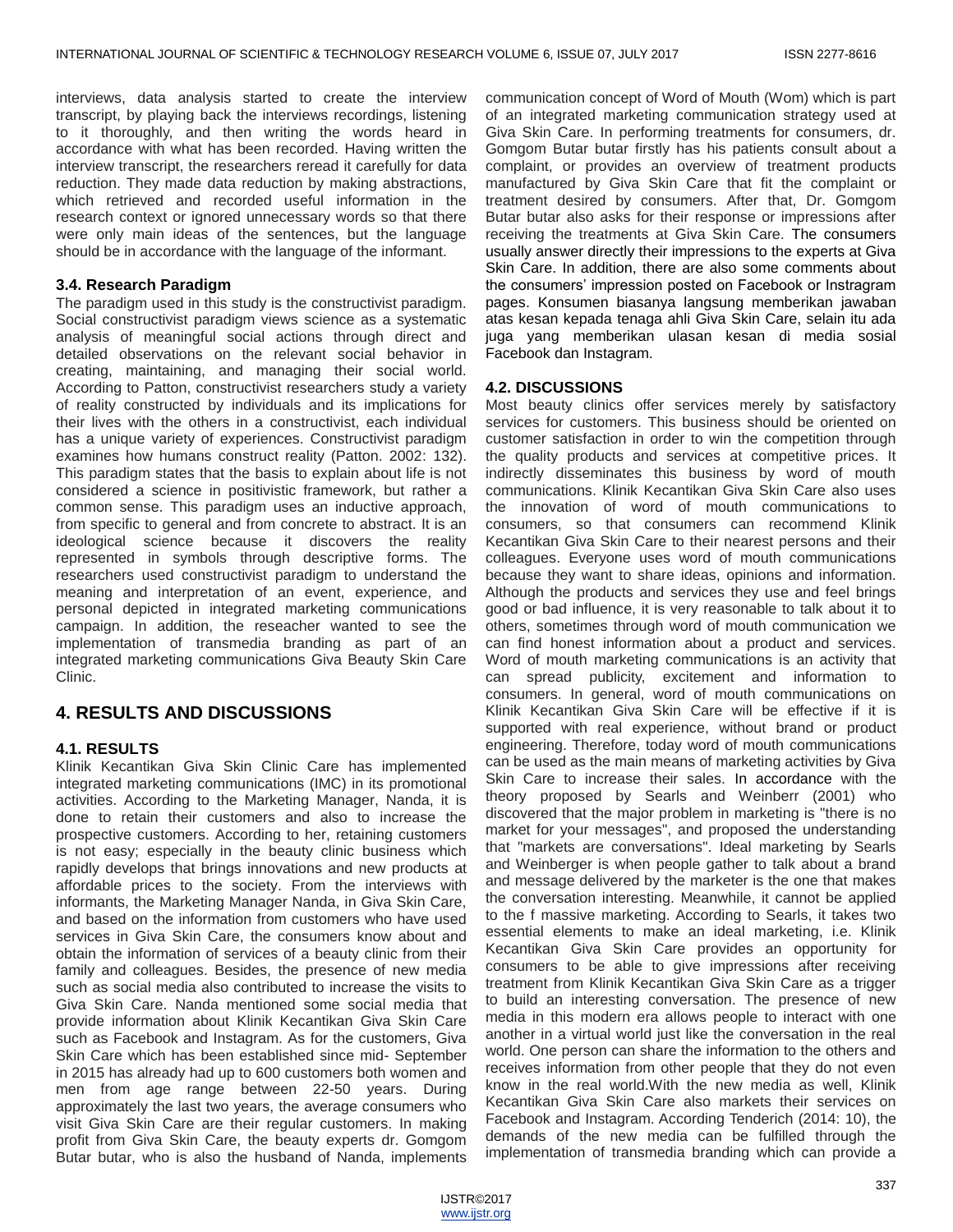new thinking framework in arranging IMC strategy by changing communication into a participatory process that can bring the brand come alive through a narration. Being supported by the presence of new media in the world of marketing communications, transmedia branding practices are able to realize the limitations of the mass media and to use consumers to solve these problems. The main principle of transmedia branding practices is: "rather than Bombard audience with unwanted and redundant brandmessages, engage audiences in compelling conversations" (Tenderich, 2014: 18). Transmedia Branding is built on three main elements; namely, narration, participation and brand which is explained as follows:

- **Narration** is the element that provides the most significant difference between the transmedia branding and traditional marketing. According to Tenderich (2014: 22- 23), "People appear to be innately interested in stories. High-quality stories can be created and shared by almost anyone, quickly and broadly. "The practice of transmedia branding seeks to develop a narration that is able to make potential customers interested in the content of the story so that he/she contributes to the process of the creation and dissemination of the story. This is done by Giva Beauty Skin Care Clinic provides narrative explanations in the media facebook and Instagram in order to attract consumers' hearts so that they want to use the services on Giva Beauty Clinic Skin Care.
- **Participation.** Feng (2014: 36) said, "the narratives provide reasons for the audience 'to care'". When people are interested in a narration, they will follow the narration and find a way to participate in it. Through transmedia branding, new media users can participate to their whims and can only to the content that they find interesting. Furthermore, Feng (2014: 36) discovered that through participation, transmedia branding can change the "necessary evil" advertising practices in traditional marketing into a "precious treasure". The process of effective participation in transmedia branding practices depends on culture and community. One of the things done by Giva Beauty Clinic Skin Care in attracting customers is to provide discounted vouchers or promos on certain months, such as the end of the year and the days of big.
- **Brand.** It becomes a basic component in the practice of Transmedia Branding. Without a brand, a good story will end up with just being a story. Brand serves as an effort to achieve success in the marketplace. The thing that distinguishes a brand in the practice of Transmedia Branding is the one main protagonist in the story. What has been done by Klinik Kecantikan Giva Skin Care is that it uses the name of the owner who is also the marketer's name "Giva". The name is easy to remember and familiar to the society. menggunakan nama anak dari pemilik sekaligus marketing yakni "Giva".

# **5. CONCLUSIONS AND SUGGESTIONS**

#### **5.1.CONCLUSIONS**

In Word Of Mouth (WOM) marketing activities communications is an activity that can generate publicity, excitement, and information to consumer. In general word of mouth communications will effective if supported by real experience, without engineering

Against a brand or product. Therefore, the current Word Of Mouth communications capable of being the primary means in marketing activities on the grounds of its success Increase sales - low budget high impact marketing. In any business, transmedia branding through new media is very necessary and effective to make the attractive impression and to interest the consumers to use the business services. In addition, elements of promotion are a part of marketing strategy in an integrated marketing communications implemented by the entrepreneurs which can not be separated from the utilization of new media.

#### **5.2. SUGGESTIONS**

- 1. It is suggested that the supporting data from the consumers of Giva Skin Care be provided in details.
- 2. It is suggested that the cunsumers in the Fan Page on Facebook post their testimony and impressions so Giva Skin Care attracts more social media users.
- 3. It is suggested that he billboard installed at Klinik Kecantikan Giva Skin Care be regularly maintained; for example, whether the billboard is wearing off, its color starts fading, and it gives less attractive impression.

#### **REFERENCES**

- [1] Copley, Paul, Marketing Communication Management: Concepts aingnd Theories, Cases and Practices, UK, British Library Cataloguing, 2004.
- [2] Hermawan, Agus, Management Communication, Malang Gelora Aksara Pratama, 2012.
- [3] Morissan, Advertising: Integrated Marketing Communications, Jakarta, Kencana, 2010.
- [4] Schultz, Don E, Integrated Marketing Communications: Putting It Together & Making It Work. Chicago, NTC Publishing Group, 1993.
- [5] Shimp, Terence A, Advertising Promotion and Other Aspects of Integrated Marketing Communications, South Western,Cengange Learning, 2010.
- [6] Silalahi, Ulber, Social Research Methods, Bandung, Refika Aditama, 2010.
- [7] Tenderich, Burghardt, Transmedia Branding, California, University of Southern California Annenberg School for Communications and Journalism, 2014.
- [8] Weber, Larry, Marketing to the Social Web. New Jersey, John Wiley & Sons, Inc., 2009.
- [9] Yuhevizar, Easy Ways to Build Interactive Website Using Joomla Content Management System, Revised Edition, Jakarta: Gramedia Pustaka Utama, 2009.
- [10] Zarella, Dan, Social Media Marketing Book, Canada, O'Reilly Media, pp.117, 2010.
- [11] Bourdaa, Melanie, This is not Marketing. This is HBO: Branding. HBO with USA, 2014.